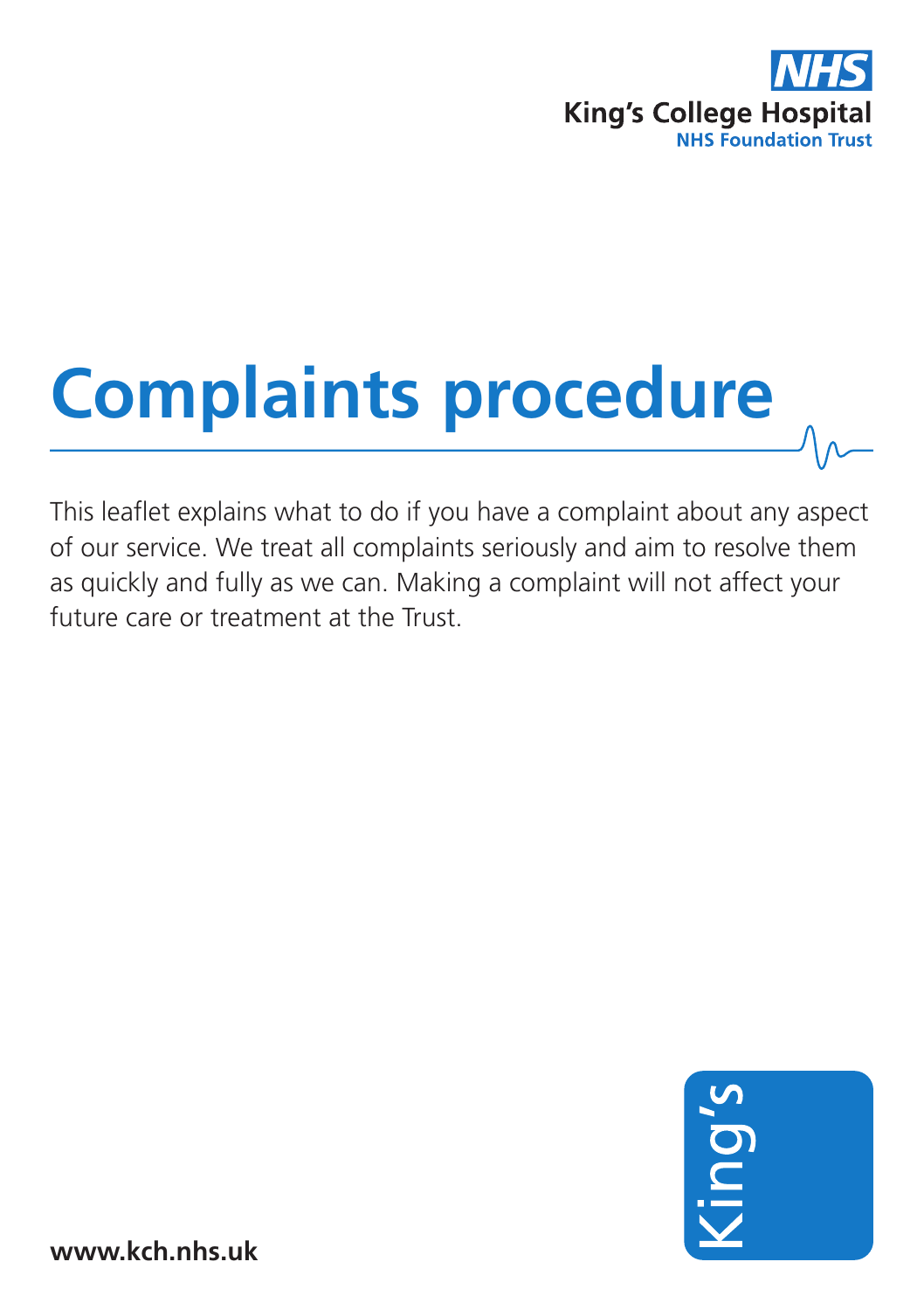# How do I make a complaint

## **Talk it through**

Talk to an appropriate member of staff in the relevant department or ward and they will try to sort things out as quickly as possible.

- If you are an inpatient on a ward, the best person to speak to is the ward manager or senior nurse on duty.
- If you are at an outpatient appointment, ask reception for help or ask to speak to a senior member of staff.

## **Contact Patient Advice and Liaison Service (PALS)**

If your concern has not been resolved, contact the PALS team. They will try to help you straight away through liaison with hospital staff. If they cannot, or you decide you want to register a complaint, they can discuss this with you. They can explain how we investigate and respond to complaints about our services, and put you in touch with outside groups that can assist you.

PALS are conveniently located on the ground floor near the main entrances of both King's College Hospital and The Princess Royal University Hospital. They are open between 9:00-4:30pm Monday to Friday excluding Bank Holidays.

Our PALS service can be very busy and you might be connected to our voicemail – please do leave your message and we will respond to you as soon as we can but within 3-5 working days. All emails are looked at during the working day.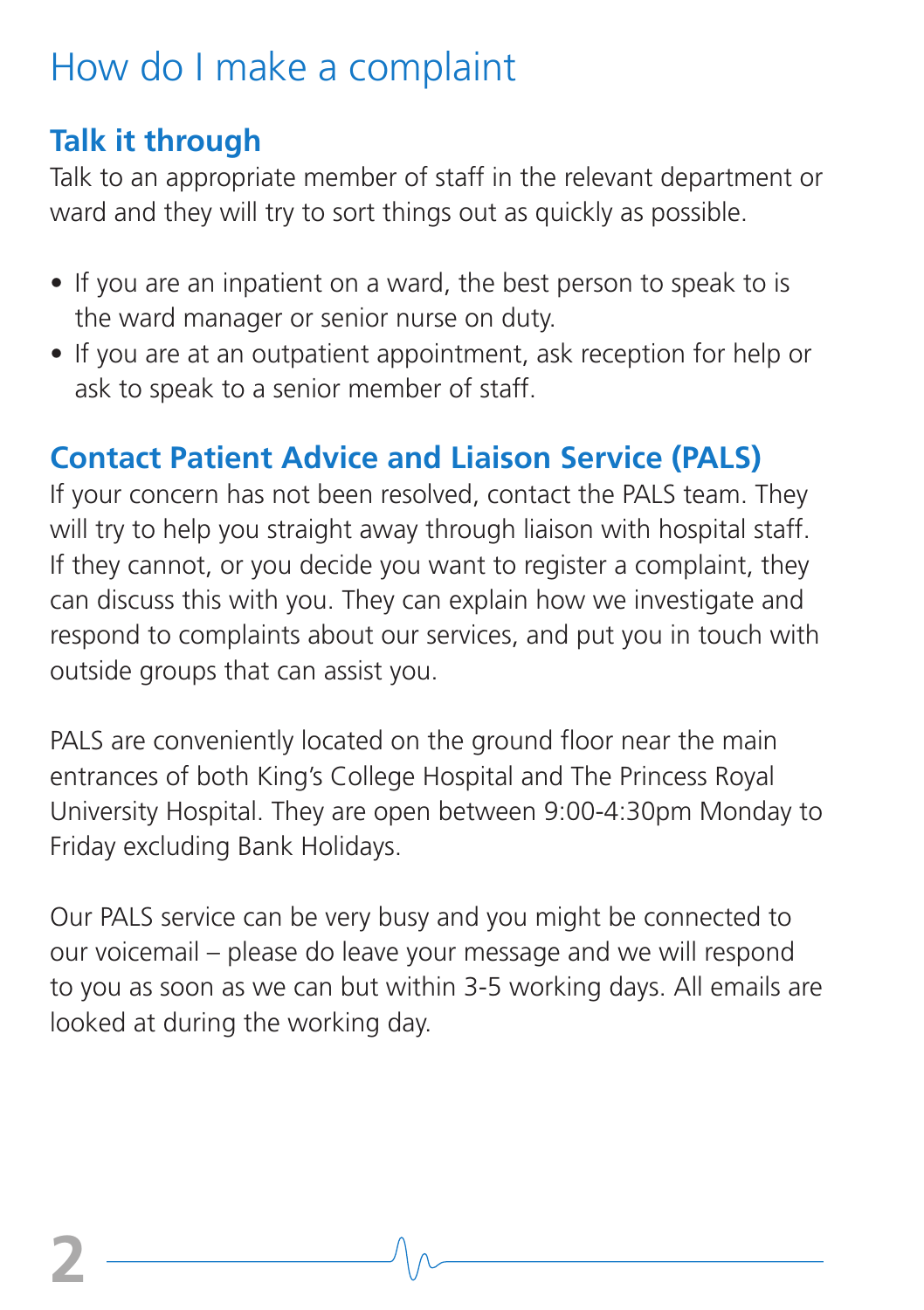#### **Talk to PALS** Tel: **020 3299 3601 (King's College Hospital)** Email: **kch-tr.palsdh@nhs.net** Complete the online form at: **www.kch.nhs.uk/contact/pals**

Tel: **01689 863252 (PRUH, Orpington Hospital, Queen Mary's Hospital (Sidcup), Beckenham Beacon)** Email: **kch-tr.palspruh@nhs.net** Complete the online form at: **www.kch.nhs.uk/contact/pals**

#### **Register a complaint**

If after speaking with us you want to register a complaint, please do so as soon as you can. This is important as we will usually only investigate complaints that are made within a year of when you were aware that things went wrong or experienced a poor service.

You can have an outside advocate, friend or relative representing or supporting you through the complaints process. NHS Complaints Advocacy can give you free advice about making complaints. This service is independent of the NHS and it will not pass on any information you have discussed without your permission. Its contact details are at the end of this leaflet.

If you are complaining on behalf of someone else, we may need to get their written consent before we can disclose their personal health information to you. A form will be sent to you with our acknowledgement of your complaint.

To help us to investigate your complaint, we will need full written details of your concerns, how you want us to put things right, and your contact details so that we can provide a response. See the 'Ways to complain' box on page five for contact details.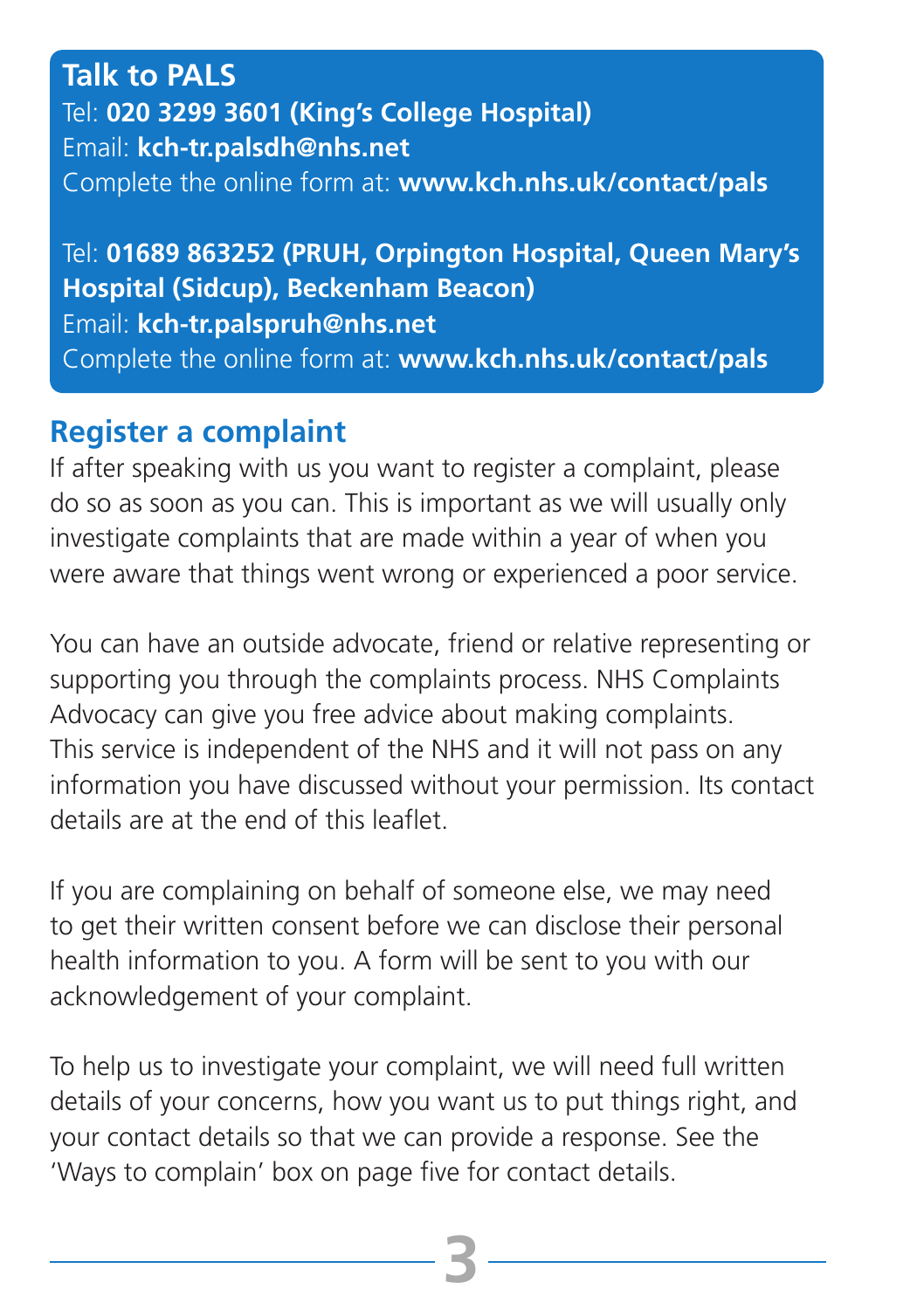We will aim to complete our investigation within 25 working days from when we acknowledge your complaint. However if your complaint is very complex involving a number of different specialists or services, our investigation timeframe will be 40 working days. Occasionally we may need to investigate your concerns through a different process which we will tell you.

When we have finished the investigation, the Chief Executive, their representative or an appropriate manager will give you a written response to your complaint.

# What can I do if I am unhappy with your response?

#### **Tell us**

Let us know if you are not happy with our response. We will look again at any issues that you feel we have not dealt with properly and answer any other questions you may have.

We may also be able to arrange for you to meet relevant managers and senior medical or nursing staff to discuss your complaint. This can help to clear up any areas of concern and to answer your questions about our response.

We may also agree to ask an independent clinician to review the patient's medical records and write a report on the care we provided.

## **Contact the Health Service Ombudsman**

If you are not satisfied with our response, you have the right to ask the Health Service Ombudsman to review your complaint. However it is important to note that the Trust must be given a chance to address your concerns first.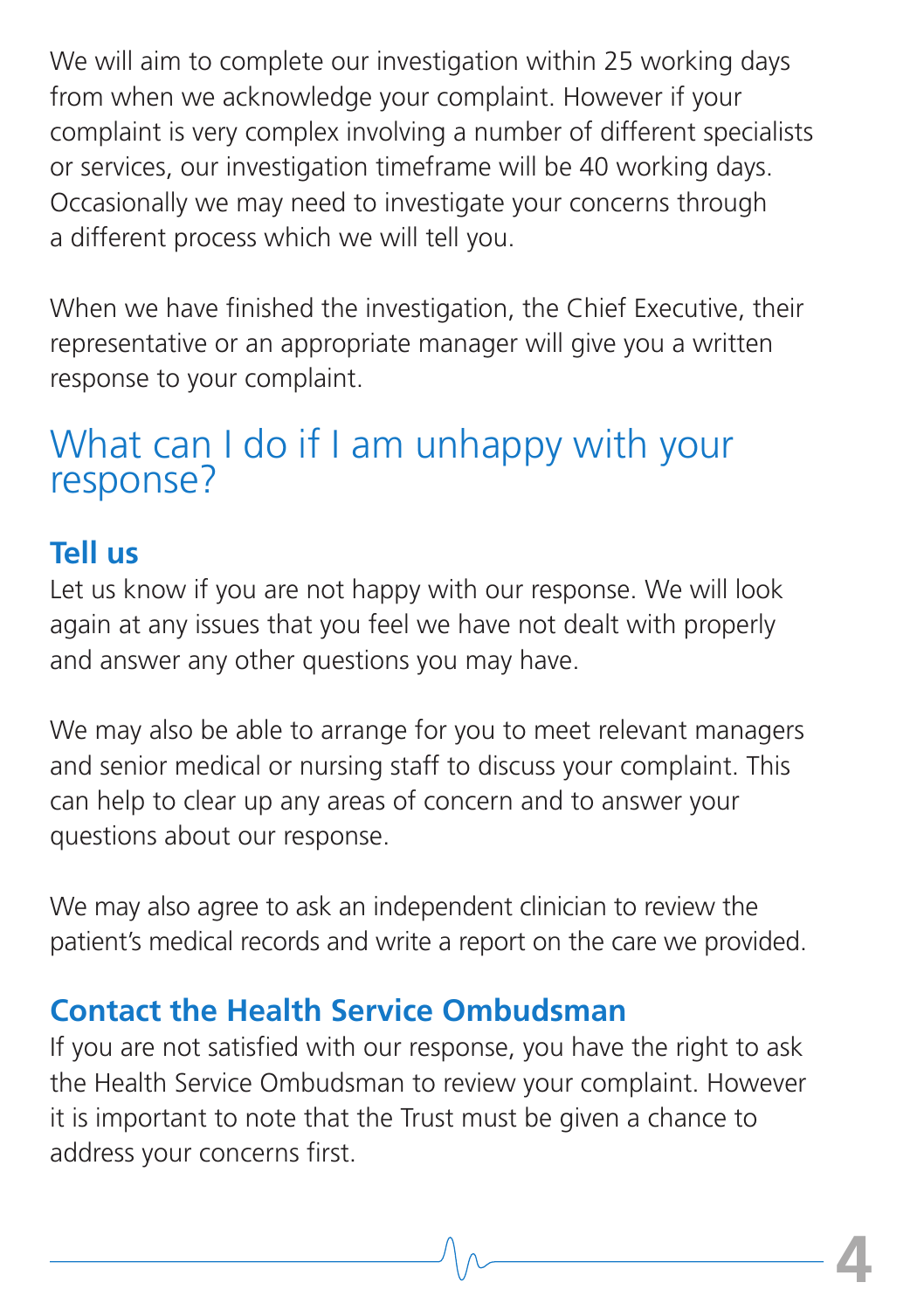The contact details for the Parliamentary and Health Service Ombudsman are at the end of this leaflet.

#### **Our commitment to you**

King's College Hospital NHS Foundation Trust aims to be open with its patients. If there is any problem with your treatment or care, we aim to tell you openly and honestly what has happened as soon as we can. Where necessary, we will carry out an investigation. In all cases we will give you information, try to answer your questions and tell you what we are doing to put the matter right. This applies whether we find out about a problem as it happens, from something that you tell us, or from investigating a complaint or incident.

#### **Ways to complain**

- In person talk to the service or clinic on the ward talk to the Ward Manager or nurse-in-charge
- Talk to PALS (details on page 2)
- Complete the online complaints form at: www.kch.nhs.uk/contact/complaints
- Email: **kch-tr.complaints@nhs.net**
- Tel: **020 3299 3209/4502**
- **•** Write to Patient Complaints at the address below

## **More information and advice**

**Advocacy for All** The Civic Centre, St Mary's Road, Swanley, Kent BR8 7BU Tel: **0345 310 1812** Email: **info@advocacyforall.org.uk www.advocacyforall.org.uk**

**5**